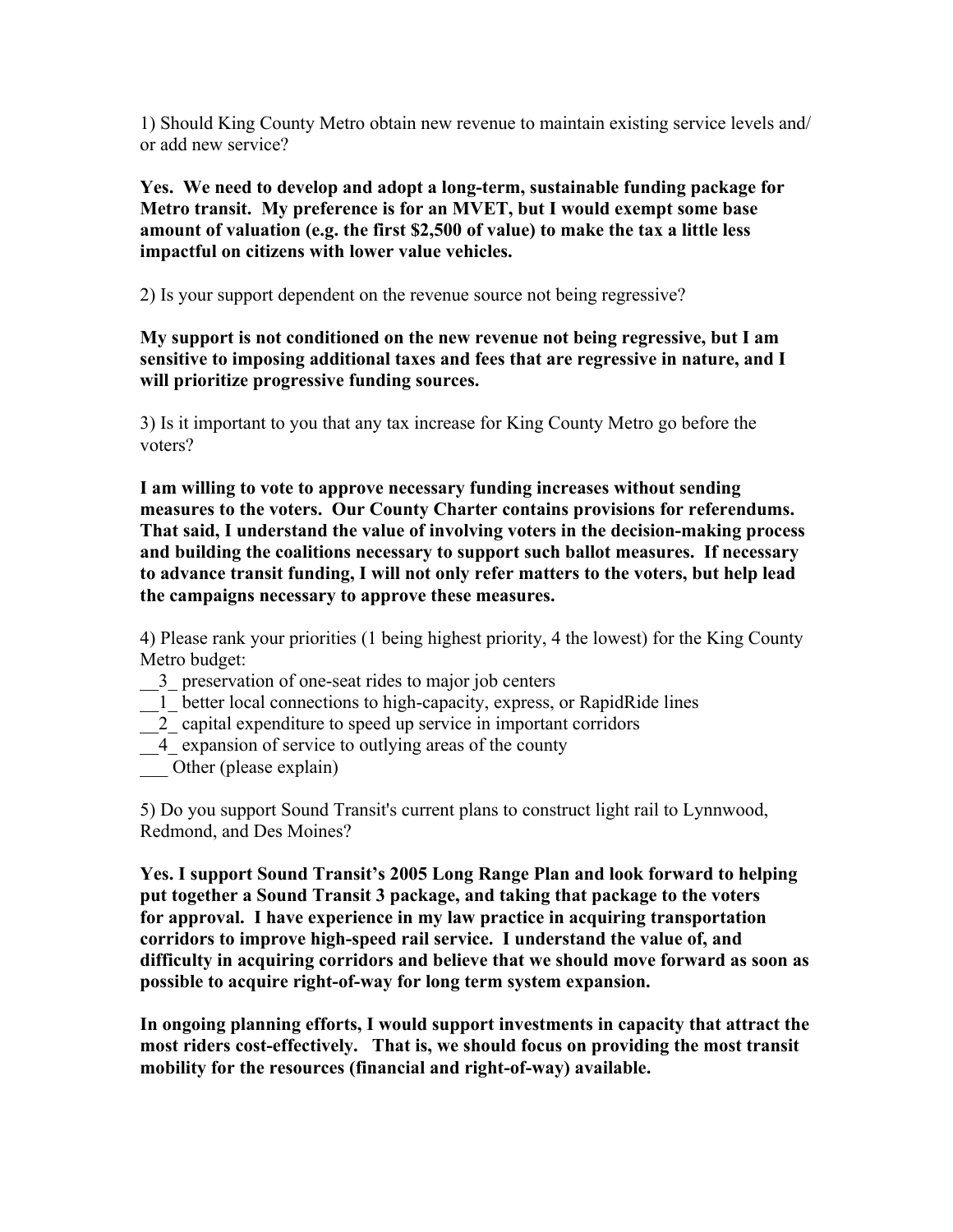**Pending construction of light rail, I support deployment of expanded express bus service in key corridors to provide service now, and to build a culture of transit users for the future who can eventually migrate to rail when available.** 

6) Would you support additional taxing authority to allow Sound Transit to continue building the rail in their long range plan?

**Yes.**

7) If so, what areas of the county would be your priorities for these projects?

**I believe that the South County region, with its growing population with urban densities along the identified light rail route, offers the best opportunity for expansion now.** 

**While rail is not contemplated in the foreseeable future for the 522 corridor, I believe that the 522, 545 and 550 routes warrant significant additional service enhancements.**

8) Is it important to restrict development in unincorporated areas of King County?

**I am a strong supporter of the Growth Management Act and the King County Comprehensive Plan and policies that implement the Act. I worked on the first King County Comprehensive Plan and its early amendments in the mid-1990s as a policy analyst for King County Executive Gary Locke. I strongly support the fundamental concept of encouraging urban densities in our urban centers, and ensuring that we have the transportation, transit, utility, parks and recreation and human services to support the tremendous growth that is coming to our region.** 

9) Do you think tolling is a good revenue source for transportation?

**Yes. I believe that tolling is a required component to funding a sustainable and word-class transportation and transit system. I have researched and written on regional transportation funding challenges in cooperation with the PSRC and was a supporter of tolling for funding of the Alaskan Way Viaduct Replacement project. Variable tolling is a valuable tool to manage demand on the system.**

10) Should toll revenues be (a) restricted to the roadway being tolled, or (b) should some be used to fund transit?

## **I support using tolling revenues to fund an integrated transportation system, including transit, and non-motorized transit modes and infrastructure.**

11) Around suburban rail stations, is it MORE important to have

(a) park-and-rides so that a wider area can access it, or